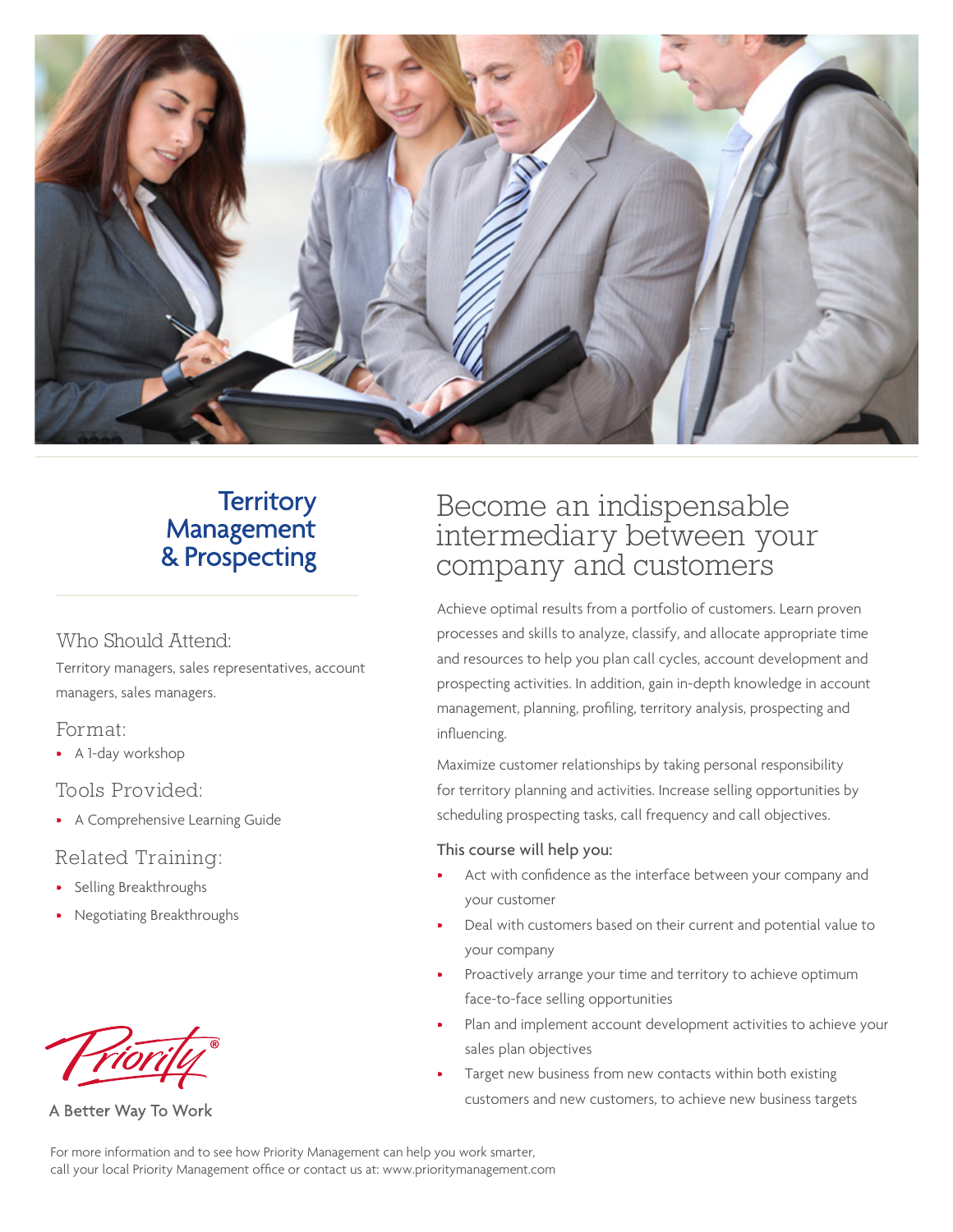# Detailed Synopsis:

## **Territory Management & Prospecting**

Priority Management's Territory Management & Prospecting Workshop is designed to broaden your understanding of the processes required to plan and implement the sales and servicing requirements of your customers. The skills required to manage and develop a sales territory are essential to all salespeople. You will establish and develop account management activities based on their contribution to achieving your sales key result areas, and your organization's business plan. It is a hands-on workshop with practical planning tools, clear processes, and relevant examples.

#### Unit 1: Analyzing the Portfolio

The problem typically faced by territory managers is the sheer number of customers that require a continuous supply of products and services (your selling activities) and regular support, planning, technical advice, etc (your account management activities). For most territory managers, a convenient method to help them is to analyze the portfolio in terms of a significant factor or criteria.

#### Unit 2: Categorizing Each Account

Once criteria have been set, you will be able to sort all customer accounts into categories that are identifiable and manageable as a group. By doing this, we can more effectively and efficiently manage our 'territory' of customers. You will categorize using international 'best practice' formulas and ratios, adapted to your particular company and customer requirements.

#### Unit 3: Time and Territory Planning

Territory management involves deciding how much of our time we should allocate to each customer. The time spent with each customer should reflect their contribution to the sales target. Too little time spent with our A (high value) customers, or too much time with B or C customers will result in poor sales results. We need to devote our time and resources to where the actual and potential business is. In this unit we also work out how many sales calls we have available, and how often each customer needs to be called on.

#### Unit 4: Sales Plan

Using the Time and Territory Plan prepared in Unit 3, we extend our planning into other key result areas – such as revenue, margin, product or service range and mix, channel management, new business, prospecting, market intelligence etc. Your plans, strategies and activities all contribute to the organization's Sales Plan.

#### Unit 5: Account Development

One of the main responsibilities of the territory manager is to develop each customer account. A static portfolio will rapidly decline in value. We look at why development activities are required, and then discuss in detail a number of activities that will help you continuously develop your customer accounts.